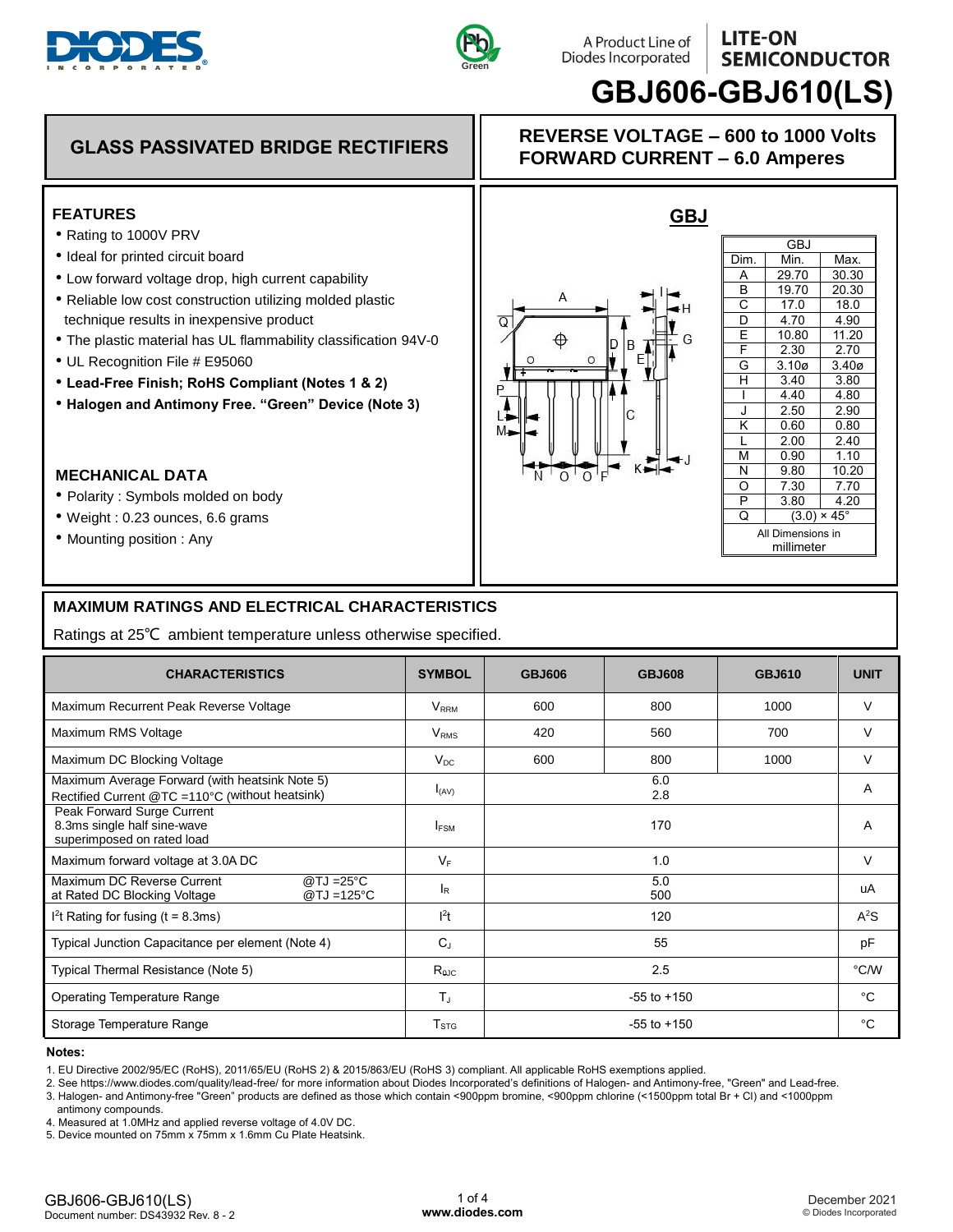



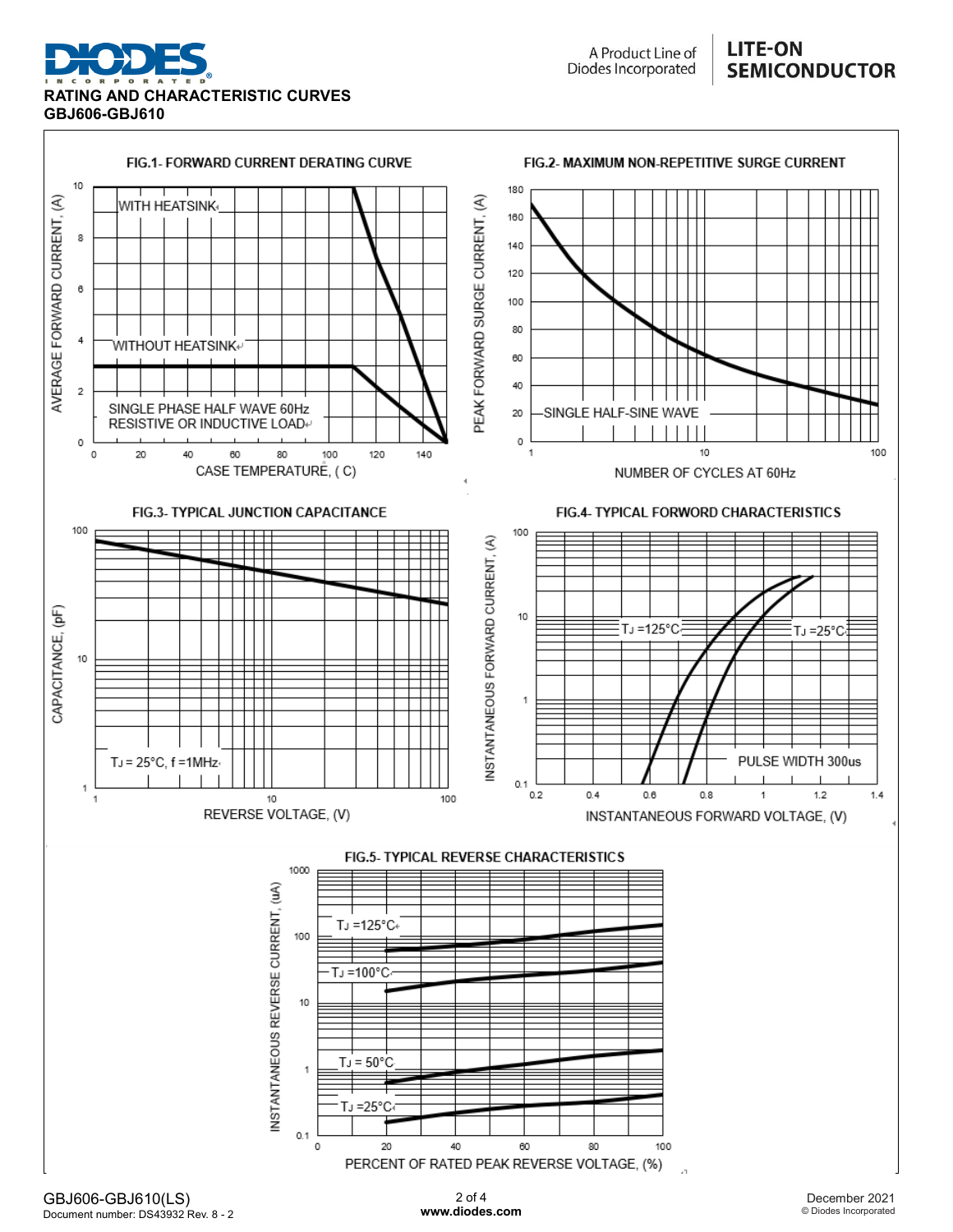

## **Ordering Information :**

|                    |            | <b>Packing</b> |                |  |
|--------------------|------------|----------------|----------------|--|
| <b>Part Number</b> | Package    | Qty.           | <b>Carrier</b> |  |
| GBJ606_HF          | GBJ        | 15             | Tube           |  |
| GBJ608_HF          | <b>GBJ</b> | 15             | Tube           |  |
| GBJ610 HF          | GBJ        | 15             | Tube           |  |

### **Marking Information :**